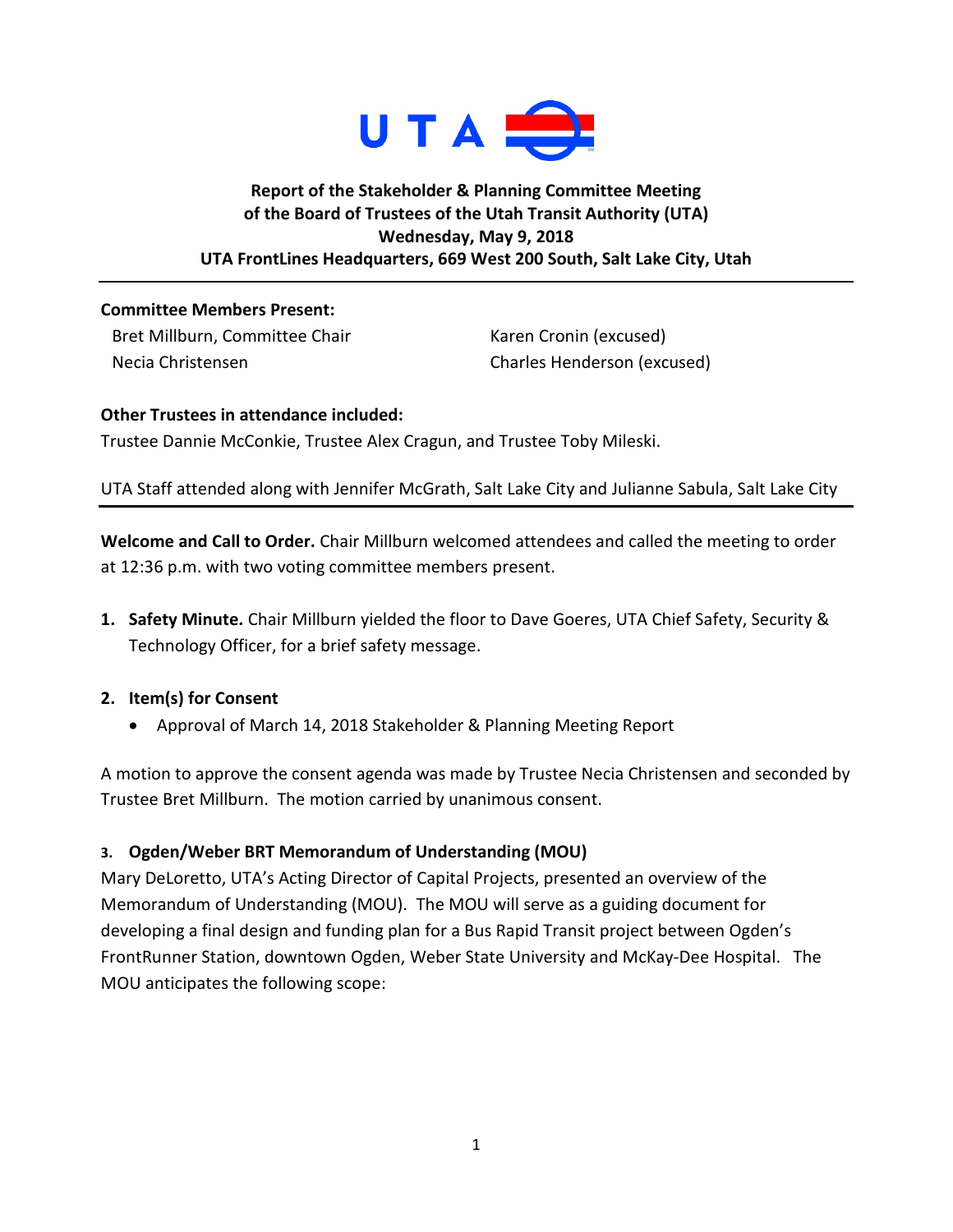| ö | <b>Project Cost</b>                   | \$79,000,000 | <b>Local Funding Available</b>           |             |
|---|---------------------------------------|--------------|------------------------------------------|-------------|
|   |                                       |              | <b>Design</b>                            |             |
|   | <b>Funding</b>                        |              | <b>Weber County</b>                      | \$2,500,000 |
|   | <b>CMAQ Funding</b>                   | \$8,044,621  | <b>UTA</b>                               | \$1,000,000 |
|   | Federal                               | \$7,500,000  | Ogden                                    | \$100,000   |
|   | Local                                 | \$544,621    | <b>UDOT</b>                              | \$50,000    |
|   | <b>Small Starts</b>                   | \$70,955,379 | <b>Construction</b>                      |             |
|   | Federal (65%)                         | \$46,120,996 | <b>UTA</b>                               | \$7,000,000 |
|   | Local (35%)                           | \$24,834,383 | WSU Land<br>Donation                     | \$3,600,000 |
|   | <b>Total Local Funds</b>              |              |                                          |             |
|   | <b>Needed</b>                         | \$25,379,004 | Weber County<br>Corridor<br>Preservation | \$5,000,000 |
|   | <b>Local Funds</b>                    | \$23,250,000 |                                          |             |
|   | <b>Available</b>                      |              |                                          |             |
|   | <b>Local Funding</b><br><b>Needed</b> | \$2,129,004  | Ogden (Roadway<br>Improvements)          | \$4,000,000 |

Steve Meyer, interim Executive Director, explained the logic behind establishing an MOU for this project which included the significance of "lessons learned" from past projects. As shown in the chart above, there are many contributors to this project and an MOU is the best means of getting Federal Transit Administration approval. This also establishes expectations and lays out the roles each of the partners will play in making this project successful. Mr. Meyer acknowledged the important roles that each of the partners have played in getting this project to this point. There remains \$2million local funding gap that the partners will work together to fill. Once the MOU is signed by all partners a letter to the FTA will be submitted requesting permission to enter project development. Once project approval is received public meetings will be scheduled. Trustee Mileski also mentioned that [http://ogdenonboard.com](http://ogdenonboard.com/) is another resource currently available for comment and to keep the public updated on progress.

Construction is anticipated to begin in January 2020 with an estimated completion date in early 2022. Mary DeLoretto acknowledged the many partners involved in the project. Chair Millburn also recognized the contributions of Trustee Mileski.

A motion to forward the Memorandum of Understanding for the Ogden/Weber State University BRT project to the full Board for approval was made by Trustee Necia Christensen and seconded by Trustee Bret Millburn. The motion carried by unanimous consent.